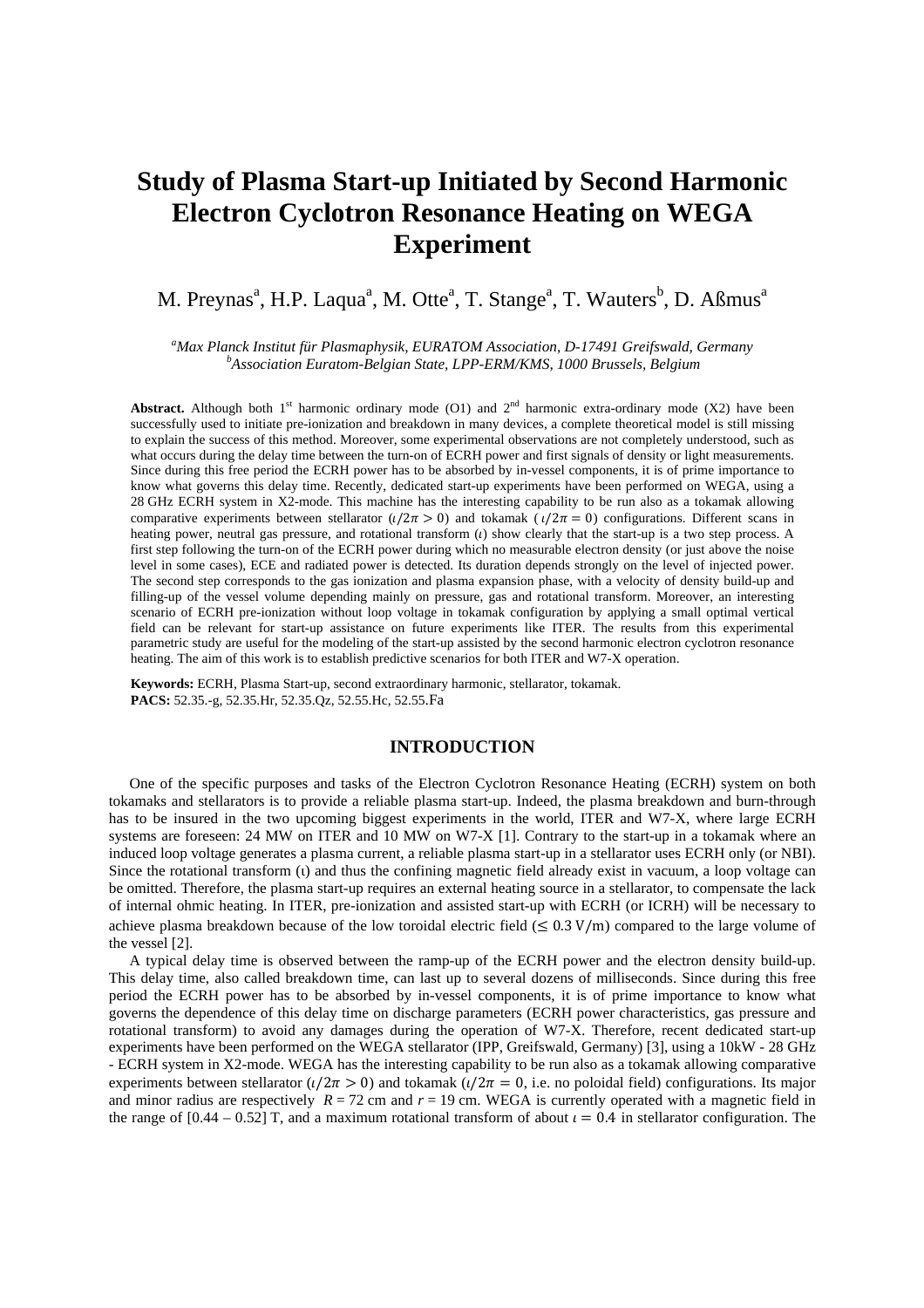maximum plasma radius is  $a = 11$  cm for a volume of  $V = 0.16$  m<sup>3</sup>. A parametric study has been realized in both onand off-axis heating configuration in X2-mode. In the next part, the results from these experiments are summarized to give a characterization of the start-up on WEGA. Results from experiments of tokamak start-up configuration on WEGA are exposed in the third part of this paper. The last part is dedicated to the conclusion and perspectives.

## **CHARACTERIZATION OF THE START-UP IN X2-MODE ON STELLARATOR**

Several parameters can influence the plasma start-up performance assisted by ECRH power. The first parameter is the level of power injected in the neutral gas (i.e. strength of the electric field), closely linked to the polarization and the harmonic of the electron cyclotron wave. The neutral gas pressure is a parameter to optimize, but each working gas has its own behavior in terms of plasma-wall interaction and plasma build-up. Results presented here correspond to helium and hydrogen discharges. Scans in ECRH power, neutral gas pressure and rotational transform are performed. To characterize the start-up, the delay time and the electron density  $(n_e)$  of three series of helium discharges performed with on-axis heating are plotted as a function of the neutral gas pressure in figure 1. The delay time strongly depends on the pressure at low power (2.8 kW), since it increases from 18 ms to 60 ms when the pressure is increased from  $5.10^{-5}$  mbar to  $25.10^{-5}$  mbar (blue curve). However, no dependence on the pressure is observed at high power (7 kW), where the delay time remains constant at about 4 ms (dashed red curve). A small increase of 10% in the electron density is measured from the  $5·10<sup>-5</sup>$  mbar discharge to the  $25·10<sup>-5</sup>$  mbar discharge. The third discharge series (black dotted line) illustrates a high power case at very low rotational transform  $(\iota/2\pi =$ 0.02). It shows that even at higher power  $(8.3 \text{ kW})$ , the delay time is larger up a factor of 4, and the electron density achieved during this discharge is especially much lower (factor of 1/4) than in high rotational transform discharges (red triangles -  $\ell/2\pi = 0.21$ ). These experiments show that there is an ECRH power threshold from which the startup performance does not vary over the scanned pressure range. However, this threshold depends on the rotational transform, which has to be strong enough to insure good confinement and thus high plasma density. Indeed, losses of high energy electrons (above the ionization energy threshold), which are accelerated by the EC wave-electron interaction, are minimized by a high rotational transform and an optimized neutral gas pressure. A too high neutral gas pressure inhibits the acceleration process by inelastic collisions between neutrals and electrons.



**FIGURE 1.** (a): Delay time (in ms) as a function of the neutral gas pressure (in mbar) for four different cases. The blue line corresponds to low ECRH power discharges (2.8 kW injected) at high rotational transform (0.21). The dashed red curve represents discharges performed at the same iota but at higher power (7 kW). Then, a third discharge series at even higher power (8.3 kW) but very low rotational transform (0.02) is illustrated by the dotted black curve. Finally, one off-axis discharge (green star) at high power (7.5 kW) and rotational transform (0.21) is plotted. (b): Electron density as a function of the neutral gas pressure measured for the same sets of discharges.

Similar discharges have been performed in hydrogen gas to allow a comparison of the start-up performance between both gases. Results from high power ECRH discharges are plotted in figure 2, which shows that the start-up is faster in helium with an electron density up to a factor of 5 higher than in hydrogen.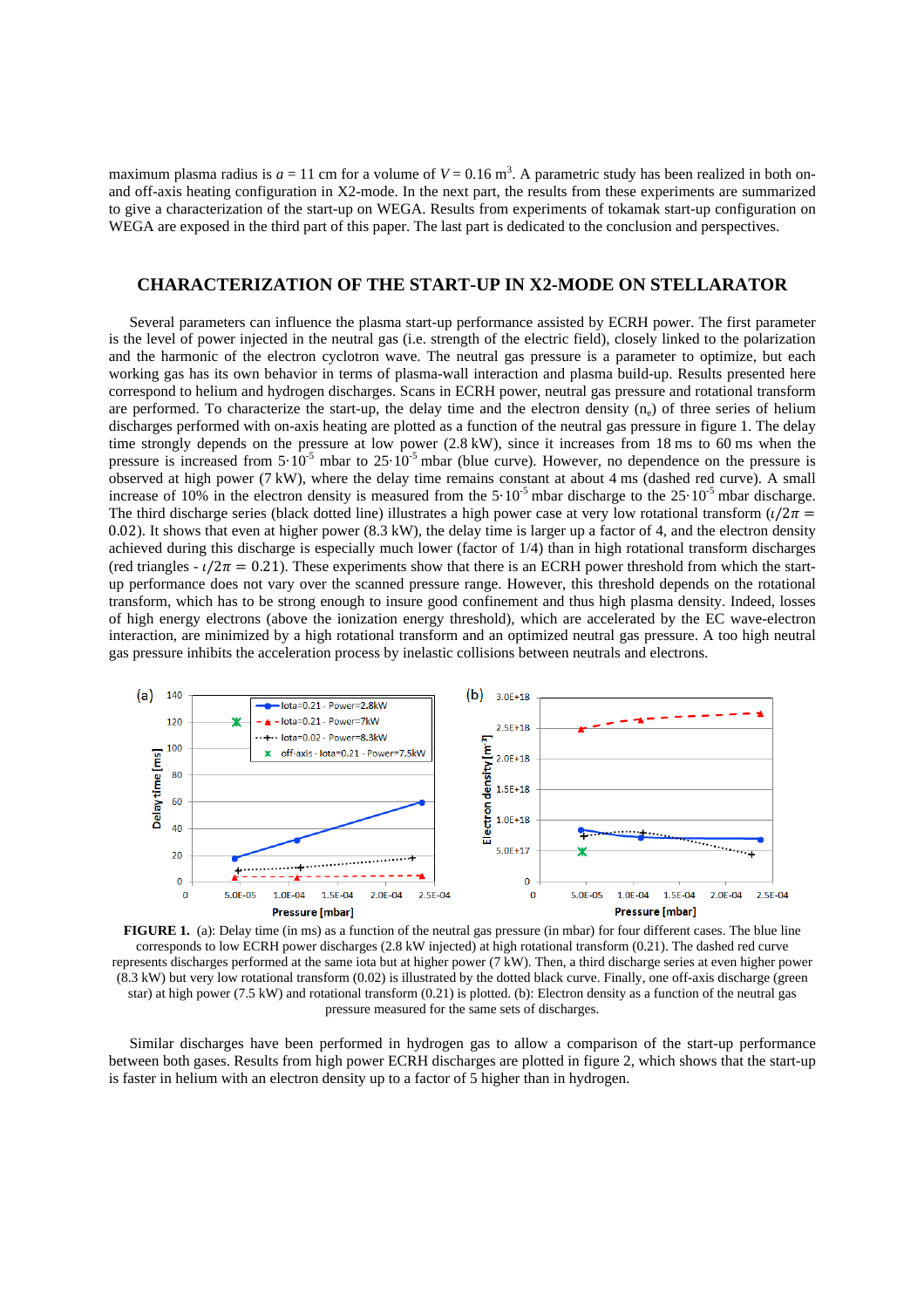

**FIGURE** 2**.** (a): Delay time as a function of the neutral gas pressure for helium and hydrogen plasma. (b): Electron density as a function of the neutral gas pressure measured for the same sets of discharges.

As previously observed on the Heliotron J helical device [4], only a thin ring of plasma is produced around the magnetic axis in a first phase. This phase, well reproduced on WEGA, especially during on-axis hydrogen discharges, is illustrated in figure 3-(a) by a picture taken with a video camera. It is characterized by a small increase in the electron density hardly measurable by the central channel of the interferometer, since only a thin volume around the magnetic axis is ionized (picture (a) in figure 1). Indeed, although the increment of energy by waveelectron interaction is low for the X2 scheme, a part of these electrons can accumulate energy by collisionless heating well above the energy of ionization of a neutral atom [5]. In a second phase, if good conditions are fulfilled in terms of ECRH power, neutral pressure and rotational transform, the radial plasma expansion phase occurs by perpendicular diffusion. The electron multiplication dominates the losses (drifts, recombination, etc), leading to a high increase in the electron density before it reaches a flat top (picture (b) in figure 3).



**FIGURE** 3**.** Illustration of the two main phases in the density build-up, in a stellarator configuration with rotational transform (pictures (a) and (b)), and in a tokamak configuration with vertical field (pictures (c) and (d)). (a): First, electron collisionless heating phase, when only a thin snake of plasma is produced around the magnetic axis. (b): Then, plasma expansion, associated to the electron density build-up. (c): Without the additional poloidal field, the confinement is poor and ionization occurs first in the vertical resonance cylinder. (d): optimized vertical field enables to ionize a large volume of neutral gas and to reach a high n<sup>e</sup> .

Off-axis heating experiments were performed to complete the understanding of the electron density build-up. In this case, the EC resonance is shifted of about 6.5 cm away from the magnetic axis to the high field side, which is quite large compared to the radial size of the plasma  $(-11 \text{ cm})$ . A strong degradation in the plasma build-up is measured during the off-axis discharges. To illustrate this result, delay time and electron density from a discharge performed in optimized conditions (high iota and low pressure) is plotted in green marks in figure 1. This discharge can be compared with the low pressure discharge plotted with a red triangle since both are similar in terms of pressure and ECRH power injected. In off-axis heating, the delay time is much longer (120 ms) and the electron density is by a factor of 5 less. In this configuration, the ECRH beam does not cross the resonance on the magnetic axis leading to a less efficient process of electron acceleration by the EC wave.

# **TOKAMAK SCENARIO FOR ECRH ASSISTED START-UP WITHOUT LOOP VOLTAGE**

In the discharges performed on WEGA in tokamak configuration, no poloidal field is applied resulting in a rotational transform equal to zero. In order to study the start-up assisted by ECRH and to evaluate its efficiency to pre-ionize the plasma, a constant vertical field is applied without action of the central solenoid. Indeed, thanks to the capability of WEGA to perform long pulses (20s), the ramp-up (or -down) of the vertical field ends 2.5s before the